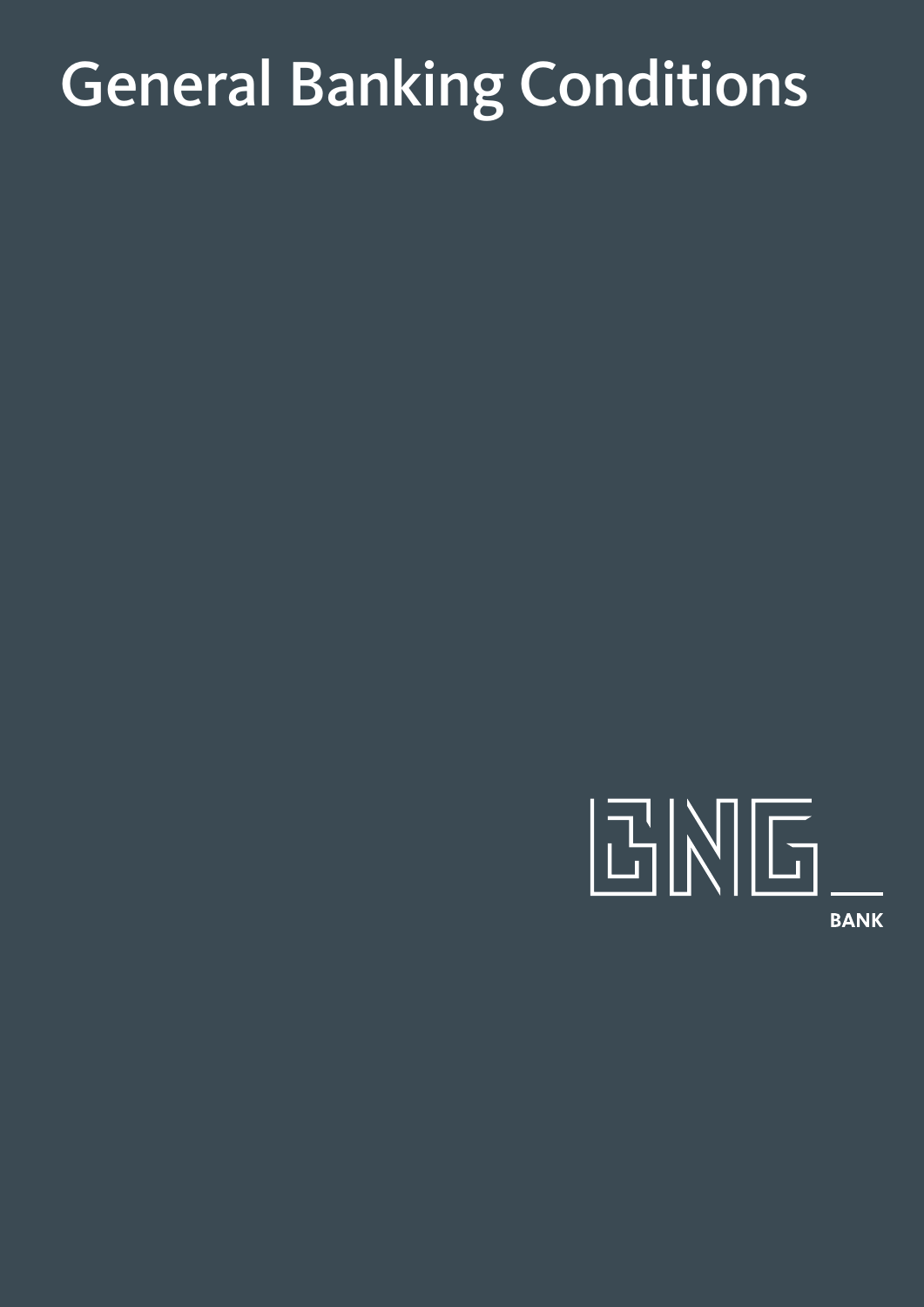# General Banking Conditions

 This is an unofficial translation of the original Dutch text which is provided for convenience purposes only. In the event of any ambiguity, the Dutch text will prevail.

 These General Banking Conditions (GBC) are, with the exception of Article 37, identical to he General Banking Concitions 2017 which have been drawn up in consultation between the Dutch Banking Association (Nederlandse Vereniging van Banken) and the Consumers' organisation (Consumentenbond). The GBC will enter into force on 2 March 2017.

# **1 Applicability**

 *The GBC apply to all products and services and the entire relationship between you and us. Rules that apply to a specific product or service can be found in the relevant agreement or the specific conditions applicable to that agreement.*

- 1.1 These General Banking Conditions (GBC) contain basic rules to which we and you must adhere. These rules apply to all products and services that you purchase or shall purchase from us and the entire relationship that you have or will have with us. This concerns your rights and obligations and ours.
- 1.2 For the services that we provide, you shall enter into one or more agreements with us for services (i.e services including also products) that you purchase from us. If an agreement contains a provision that is contrary to the GBC, then that provision will prevail above the GBC.
- 1.3 If you enter into an agreement for a product or service, specific conditions may apply to the agreement. These specific conditions contain rules that apply specifically to that product or that service.

# *An example of specific conditions:*

 *You may possibly enter into an agreement to open a current account. Specific conditions for payments may apply to that agreement.*

 If the specific conditions contain a provision that is contrary to the GBC, then that provision will prevail above the GBC. However, if you are a consumer, that provision may not reduce rights or protection granted to you under the GBC.

1.4 The following also applies:

- a) You may possibly also use general conditions (for example, if you have a business). In that case, the GBC will apply and not your own general conditions. Your own general conditions will only apply if we have agreed that with you in writing.
- b) You may (also) have a relationship with one of our foreign branches. This branch may have local conditions, for example, because they are better geared to the applicable laws in that country. If these local conditions contain a provision that is contrary to a provision in the GBC or a provision in the Dutch specific conditions, then in that respect the local conditions will prevail.

#### **2 Duty of Care**

*We have a duty of care. You must act with due care towards us and you may not misuse our services.*

- 2.1 We must exercise due care when providing our services and we must thereby take your interests into account to the best of our ability. We do so in a manner that is in accordance with the nature of the services. This important rule always applies. Other rules in the GBC or in the agreements related to products or services and the corresponding special conditions cannot alter this. We aim to provide comprehensible products and services. We also aim to provide comprehensible information about these products and services and their risks.
- 2.2 You must exercise due care towards us and take our interests into account to the best of your ability. You must cooperate in allowing us to perform our services correctly and fulfil our obligations. By this, we mean not only our obligations towards you but also, for example, obligations that, in connection with the services that we provide to you, we have towards supervisory bodies or tax or other (national, international or supranational) authorities. If we so request, you must provide the information and documentation that we require for this. If it should be clear to you that we need this information or documentation, you shall provide this of your own accord. You may only use our services or products for their intended purposes and you may not misuse them or cause them to be misused. Misuse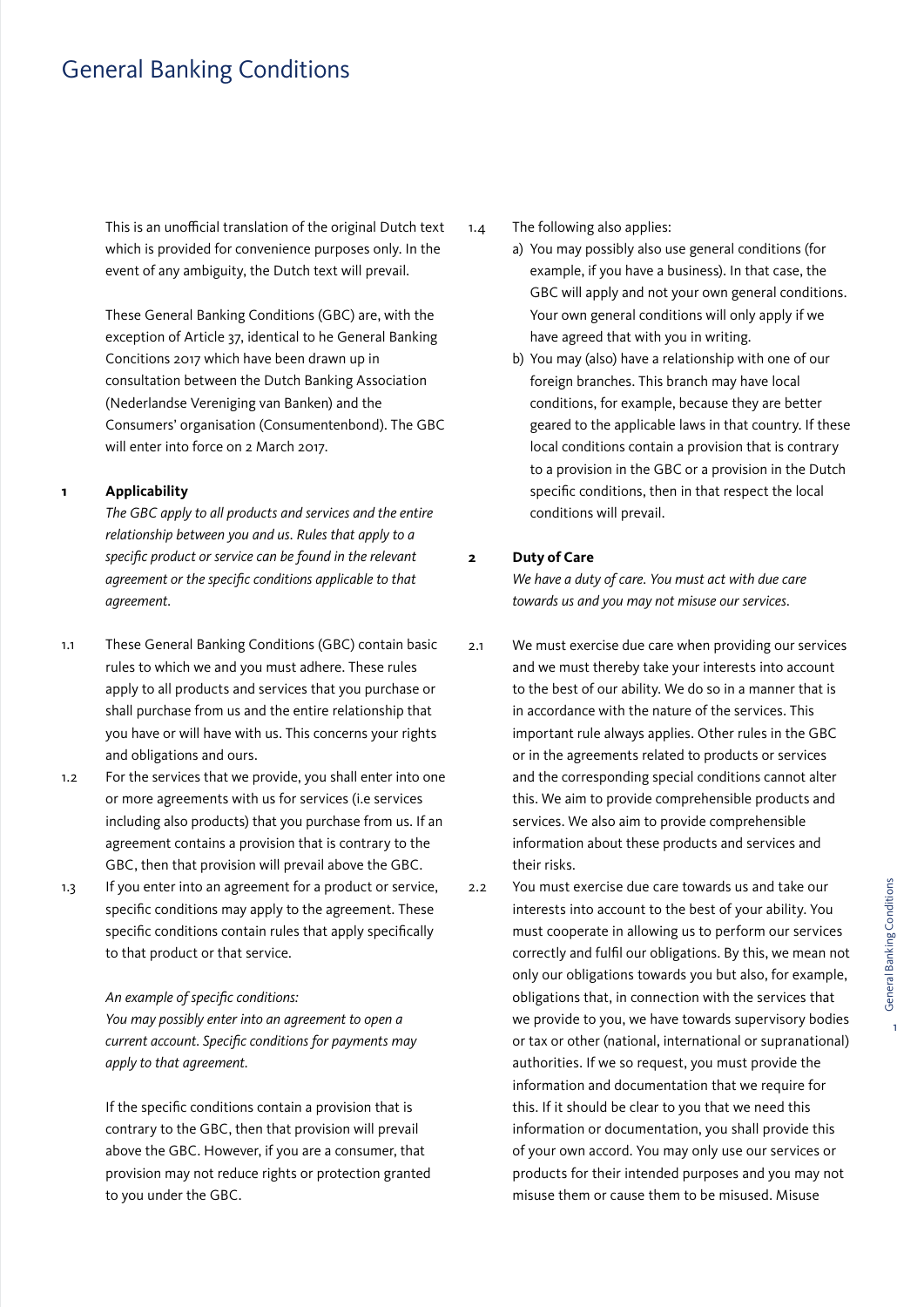constitutes, for example, criminal offences or activities that are harmful to us or our reputation or that could damage the working and integrity of the financial system.

# **3 Activities and objectives**

 *We ask you for information to prevent misuse and to assess risks.*

- 3.1 Banks play a key role in the national and international financial system. Unfortunately, our services are sometimes misused, for instance for money laundering. We wish to prevent misuse and we also have a legal obligation to do so. We require information from you for this purpose. This information may also be necessary for the assessment of our risks or the proper execution of our services. This is why, upon our request, you must provide us with information about:
	- a) your activities and objectives
	- b) why you are purchasing or wish to purchase one of our products or services
	- c) how you have acquired the funds, documents of title or other assets that you have deposited with us or through us. You must also provide us with all information we need to determine in which country/ countries you are a resident for tax purposes.
- 3.2 You must cooperate with us so that we can verify the information. In using this information, we will always adhere to the applicable privacy regulations.

#### **4 Non-public information**

*We are not required to use non-public information.*

- 4.1 When providing you with services, we can make use of information that you have provided to us. We may also make use of, for example, public information. Public information is information that can be known to everyone, for example, because this information has been published in newspapers or is available on the internet.
- 4.2 We may have information outside of our relationship with you that is not public. You cannot require us to use this information when providing services to you. This information could be confidential or price-sensitive information.

*An example:*

 *It is possible that we possess confidential information that a listed company is experiencing financial difficulties or that it is doing extremely well. We may not use this information when providing investment advice to you.*

#### **5 Engaging third parties**

*We are allowed to engage third parties. We are required to take due care when engaging third parties.* 

5.1 In connection with our services, we are allowed to engage third parties and outsource activities. If we do so in the execution of an agreement with you, this does not alter the fact that we are your contact and contracting party.

#### *A few examples:*

- *a) Assets, documents of title, securities or financial instruments may be given in custody to a third party. We may do so in your name or in our own name.*
- *b) Other parties are also involved in the execution of payment transactions.*

 We can also engage third parties in our business operations to, for example, enable our systems to function properly.

- 5.2 You may possibly provide us with a power of attorney for one or more specific legal acts. With this power of attorney, we can execute these legal acts on your behalf. Such legal acts are then binding for you. At least the following will apply with regard to any powers of attorney that we may receive from you:
	- a) If a counterparty is involved in the execution, we may also act as the counterparty.

#### *For example:*

 *We have your power of attorney to pledge credit balances and other assets that you have entrusted to us to ourselves (see Article 24 paragraph 1 of the GBC). If we use this power of attorney, we pledge your credit balances with us to ourselves on your behalf.*

b) We may also grant the power of attorney to a third party. In that case, this third party may make use of the power of attorney. We are careful in choosing the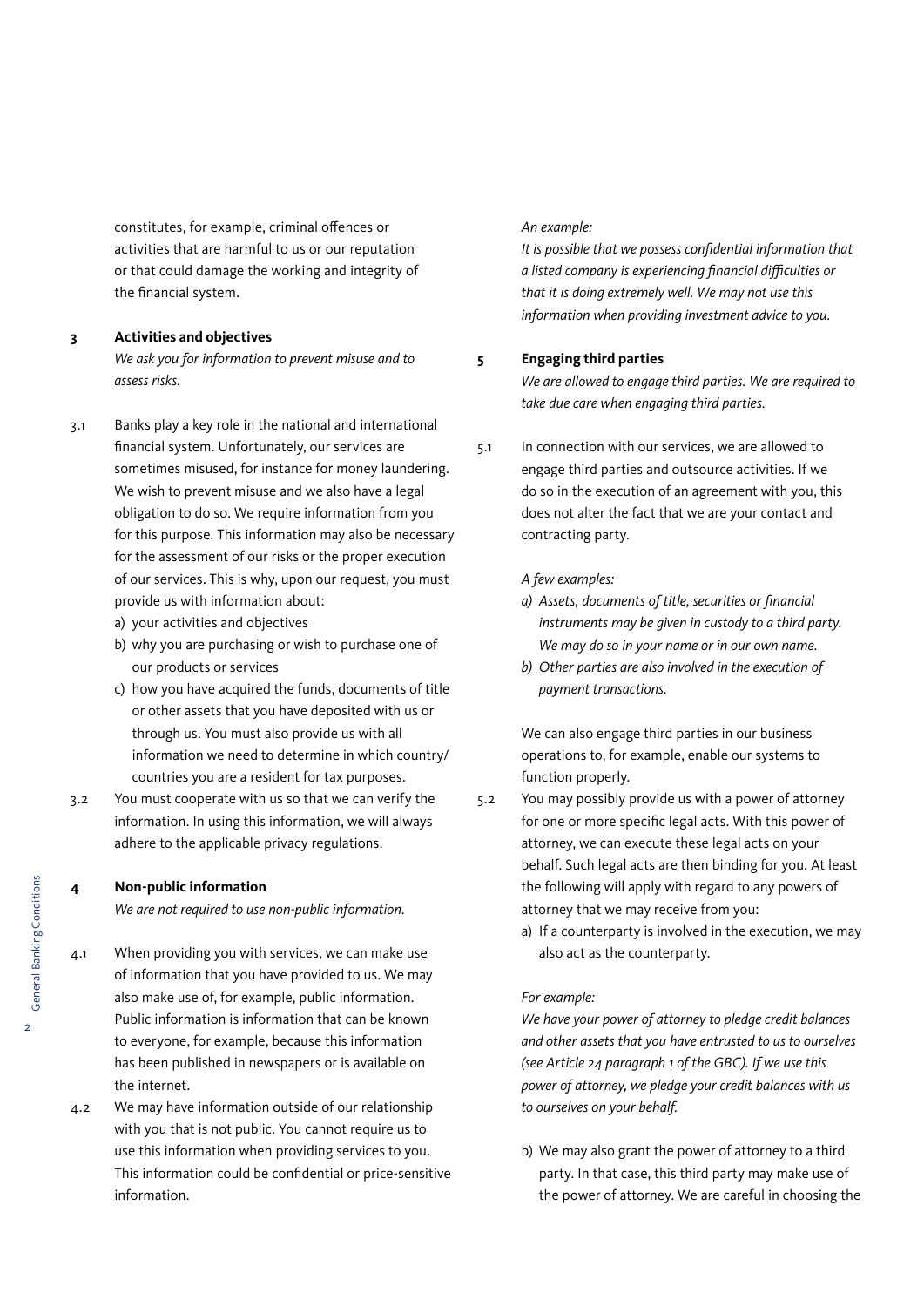third party to whom we grant the power of attorney.

- c) If our business is continued (partially) by another party as the result of, for example, a merger or demerger, this other party may also use the power of attorney.
- 5.3 We exercise the necessary care when selecting third parties. If you engage or appoint another party yourself, then the consequences of that choice are for your account.

# **6 Risk of dispatches**

 *Who bears the risk of dispatches?*

- 6.1 We may possibly send money or financial instruments (such as shares or bonds) upon your instructions. The risk of loss of or damage to the dispatch is then borne by us. For example, if the dispatch is lost, we will reimburse you for the value.
- 6.2 We may also send other goods or documents of title, such as proof of ownership for certain goods (for example, a bill of lading), on your behalf. The risk of loss of and damage to the dispatch is then borne by you. However, if we cause damage through carelessness with the dispatch, then that damage is for our account.
- **7 Information about you and your representative**   *We require information about you and your representative. You are required to notify us of any changes.*
- 7.1 Information

 We are legally obliged to verify your identity. Upon request, you are to provide us with, among others, the following information:

a) Information about natural persons

- i. first and last names, date of birth, place of residence and citizen's (service) number. You must cooperate with the verification of your identity by providing us with a valid identity document that we deem suitable, such as a passport. ii. civil status and matrimonial or partnership
- property regime.

 This information may determine whether you require mutual consent for certain transactions or whether you possess joint property from which claims may be recoverable.

b) Information about business customers legal form, registration number with the Trade Register and/or other registers, registered office, VAT number, overview of ownership and control structure.

 You are required to cooperate with us so that we can verify the information. We use this information for, for example, complying with legal obligations or in connection with the services that we provide to you. We may also need this information with regard to your representative.

 Your representative must provide this information to us and cooperate in our verification of this information. This representative may be, for example:

- a) a legal representative of a minor (usually the mother or father)
- b) an authorised representative
- c) a director of a legal entity.
- 7.2 Notification of changes

 We must be notified immediately of any changes to the information about you and your representative. This is important for the performance of our legal obligations and our services to you.

 You may not require a representative for your banking affairs initially; however, you may require a representative later on. We must be informed of this immediately. Consider the following situations, for example:

- a) your assets and liabilities are placed under administration
- b) you are placed under legal constraint
- c) you are placed in a debt management scheme, are granted a (temporary) moratorium of payments or you are declared bankrupt, or
- d) you are, for some reason, unable to perform all legal acts (unchallengeable) yourself.
- 7.3 Storing information

 We are permitted to record and store information. In some cases, we are even required to do so. We may also make copies of any documents, for example, a passport, that serve to verify this information for our administration. We adhere to the applicable privacy laws and regulations in this respect.

**8 Signature**

 *Why do we require an example of your signature?*

 $\overline{3}$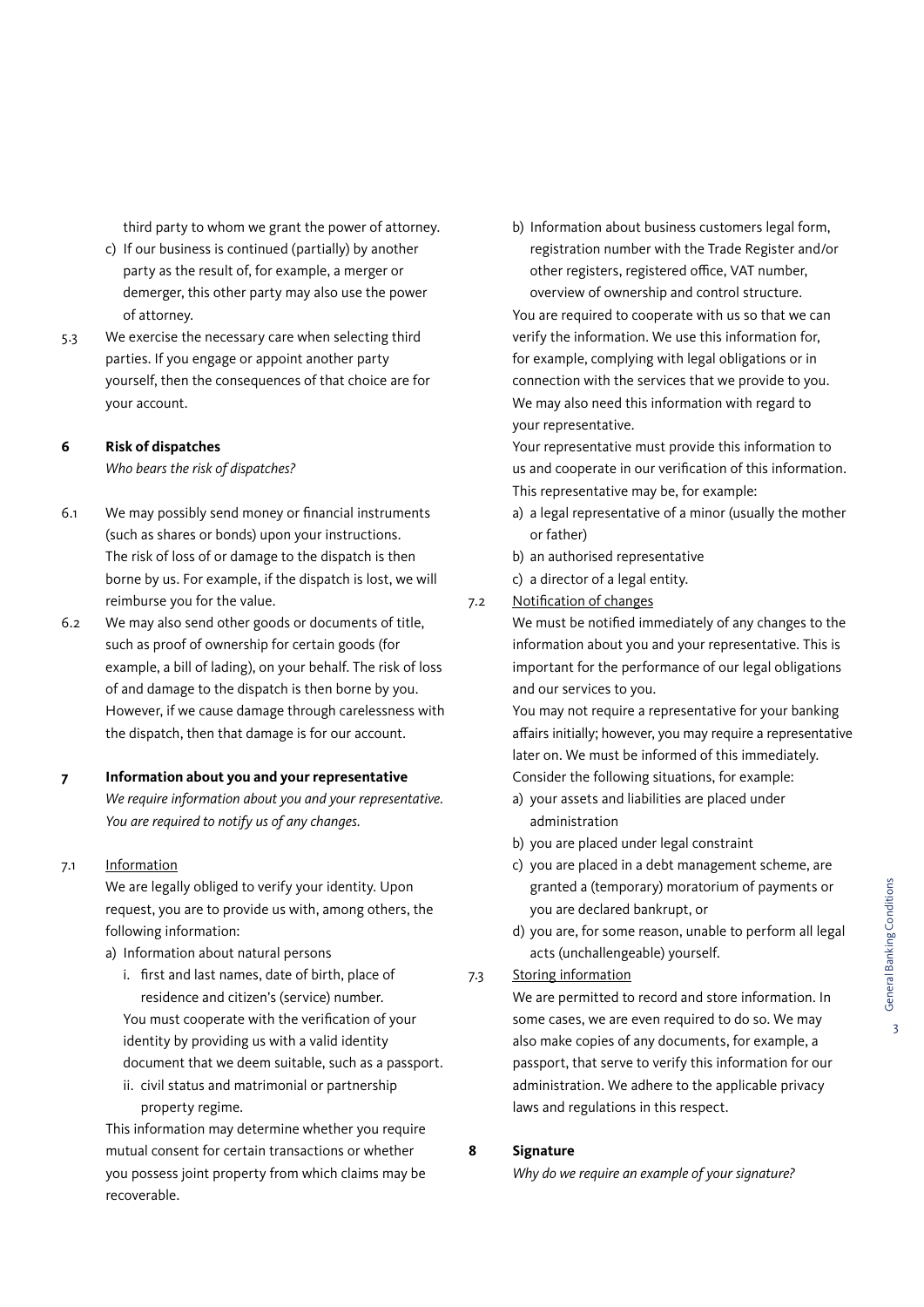- 8.1 You may have to use your signature to provide consent for orders or other acts that you execute with us. There are written signatures and electronic signatures. In order to recognise your written signature, we need to know what your signature looks like. We may ask you to provide an example of your written signature and we may provide further instructions in connection with this. You must comply with this. This also applies with regard to your representative.
- 8.2 We will rely on the example of your signature until you inform us that your signature has changed. This also applies for the signature of your representative.
- 8.3 You or your representative may possibly act in different roles towards us. You can be a customer yourself and also act as a representative for one or more other customers. You may have a current account with us as a customer and also hold a power of attorney from another customer to make payments from his current account. If you or your representative provides us with an example of your signature in one role, this example is valid for all other roles in which you deal or your representative deals with us.

#### **9 Representation and power of attorney**

 *You can authorise someone to represent you; however, we may impose rules on such an authorisation. We must be notified of any changes immediately. You and your representative must keep each other informed.*

#### 9.1 Representation

 You can be represented by an authorised representative or another representative. We may impose rules and restrictions on representation. For instance, rules regarding the form and content of a power of attorney. If your representative acts on your behalf, you are bound by these acts.

 We are not required to (continue to) deal with your representative. We may refuse to do so, due to, for example:

- a) an objection against the person who acts as your representative (for example, due to misconduct)
- b) doubts about the validity or scope of the authority to represent you.

 Your authorised representative may not grant the power of attorney granted to him to a third party, without our

approval. This is important in order to prevent, for example, misuse of your account.

9.2 Changes in the representation

 If the authority of your representative (or his representative) changes or does not exist or no longer exists, you must inform us immediately in writing. As long as you have not provided any such notification, we may assume that the authority continues unchanged. You may not assume that we have learned that the power of attorney has changed or does not exist or no longer exists, for example, through public registers. After your notification that the authority of your representative has changed or does not exist or no longer exists, we require some time to update our services. Your representative may have submitted an order shortly before or after this notification. If the execution of this order could not reasonably have been prevented, then you are bound by this.

9.3 Your representative adheres to the same rules as you. You must keep each other informed.

> All rules that apply to you in your relationship with us also apply to your representative. You are responsible for ensuring that your representative adheres to these rules. You and your representative must constantly inform each other fully about everything that may be important in your relationship with us.

#### *For example:*

 *Your representative has a bank card that he or she can use on your behalf. This representative must comply with the same security regulations that you must comply with. When we make these regulations known to you, you must communicate these regulations to your representative immediately.*

#### **10 Personal data**

 *How do we handle personal data?*

10.1 We are allowed to process your personal data and that of your representative. This also applies to data regarding products and services that you purchase from us. Personal data provide information about a specific person. This includes, for example, your date of birth, address or gender. Processing personal data includes, among others, collecting, storing and using it.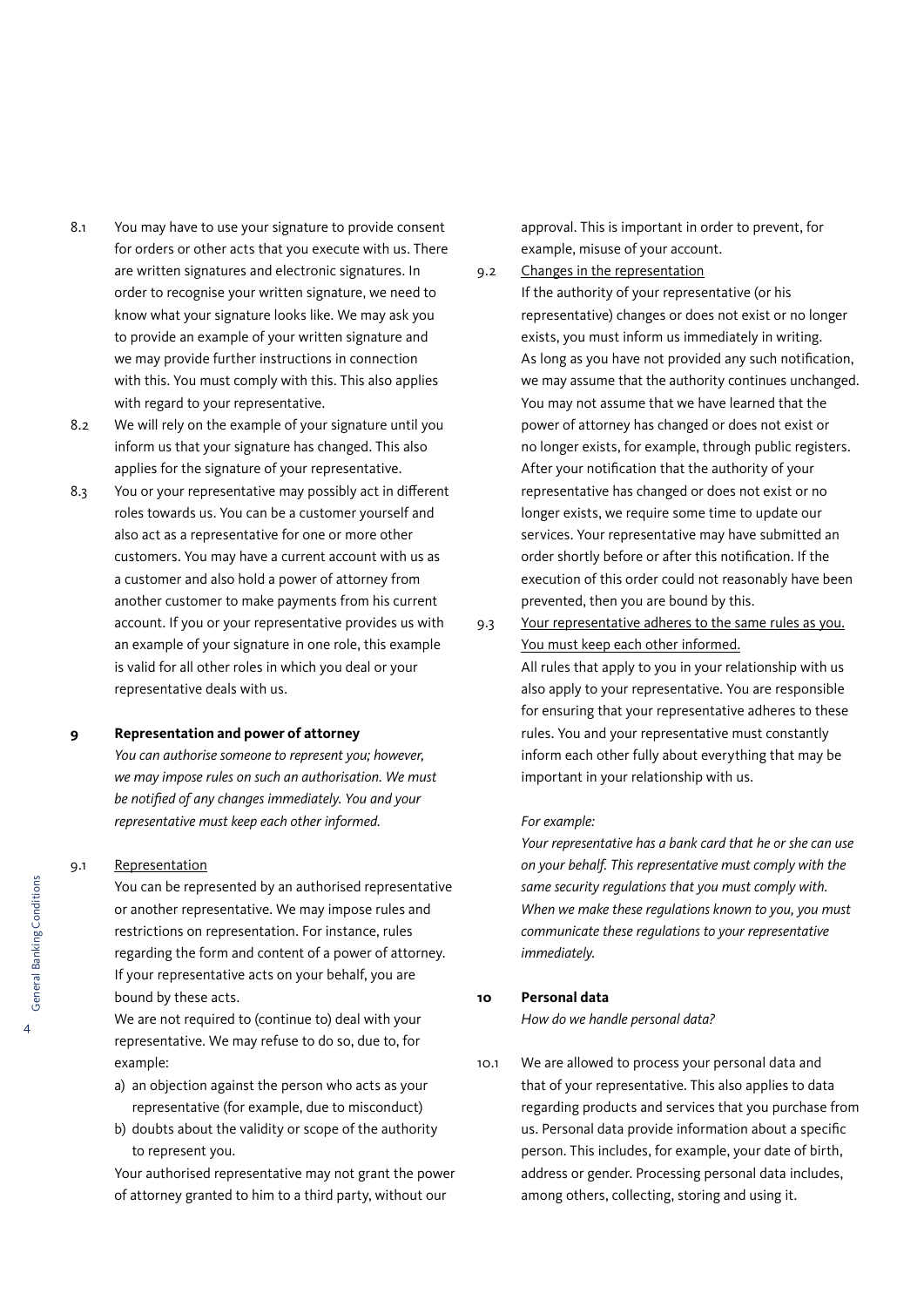If we form a group together with other legal entities, the data may be exchanged and processed within this group. We may also exchange personal data with other parties that we engage for our business operations or for the execution of our services. By other parties we mean, for example, other parties that we engage to assist with the operation of our systems or to process payment transactions.

 We adhere to the applicable laws and regulations and our own codes of conduct for this.

10.2 The exchange of data may mean that data enter other countries where personal data are less well-protected than in the Netherlands.

> Competent authorities in countries where personal data are available during or after processing may launch an investigation into the data.

#### **11 (Video and audio) recordings**

 *Do we make video / audio recordings of you?*

- 11.1 We sometimes make video and/or audio recordings in the context of providing our services. You may possibly appear in a recording. When we make recordings, we adhere to the laws and regulations and our codes of conduct. For example, we make recordings for:
	- a) Sound business operations and quality control We may, for example, record telephone conversations in order to train our employees.
	- b) Providing evidence We may, for example, make a recording of:
		- i. an order that you give us by telephone; or
		- ii. the telephone message with which you notify us of the loss or theft of your bank card.
	- c) Crime prevention

For example: video recordings of cash machines.

11.2 If you are entitled to a copy of a video and/or audio recording or a transcript of an audio recording, please provide us with the information that will help us to retrieve the recording, for instance: the location, date and time of the recording.

# **12 Continuity of services**

*We aim to ensure that our facilities work properly. However, breakdowns and disruptions may occur.* 

 Our services depend on (technical) facilities such as equipment, computers, software, systems, networks and the internet. We try to ensure that these facilities work properly. What can you expect as far as this is concerned? Not that there never will be a breakdown or disruption. Unfortunately, this cannot always be prevented. We are not always able to influence this. Sometimes a (short) disruption of our services may be required for activities such as maintenance. We strive, within reasonable limits, to avoid breakdowns and disruptions, or to come up with a solution within a reasonable period.

# **13 Death of a customer**   *After your death.*

13.1 In the event of your death, we must be notified of this as soon as possible, for example, by a family member. You may have given us an order prior to your death. This may concern a payment order, for example. Until we receive the written notification of your death, we may continue to carry out orders that you or your representative have given. After we have received the notification of your death, we still require some time to update our services. For this reason, orders that we were given prior to or shortly after the notification of your death may still (continue to) be executed. Your estate is bound by these orders, provided their execution could not reasonably be prevented.

13.2 If we request a certificate of inheritance, the person who acts on behalf of the estate is required to provide us with it. This certificate of inheritance must be drawn up by a Dutch civil-law notary. Depending on the size of the estate and other factors, we may consider other documents or information to be sufficient.

- 13.3 You may have more than one beneficiary. We are not required to comply with information requests from individual beneficiaries. For instance, information requests concerning payments via your account.
- 13.4 Relatives may not know where the deceased held accounts. They are then able to acquire information from the digital counter that banks have collectively established on the website of the Dutch Banking Association or another service established for this purpose.

 $\overline{\phantom{0}}$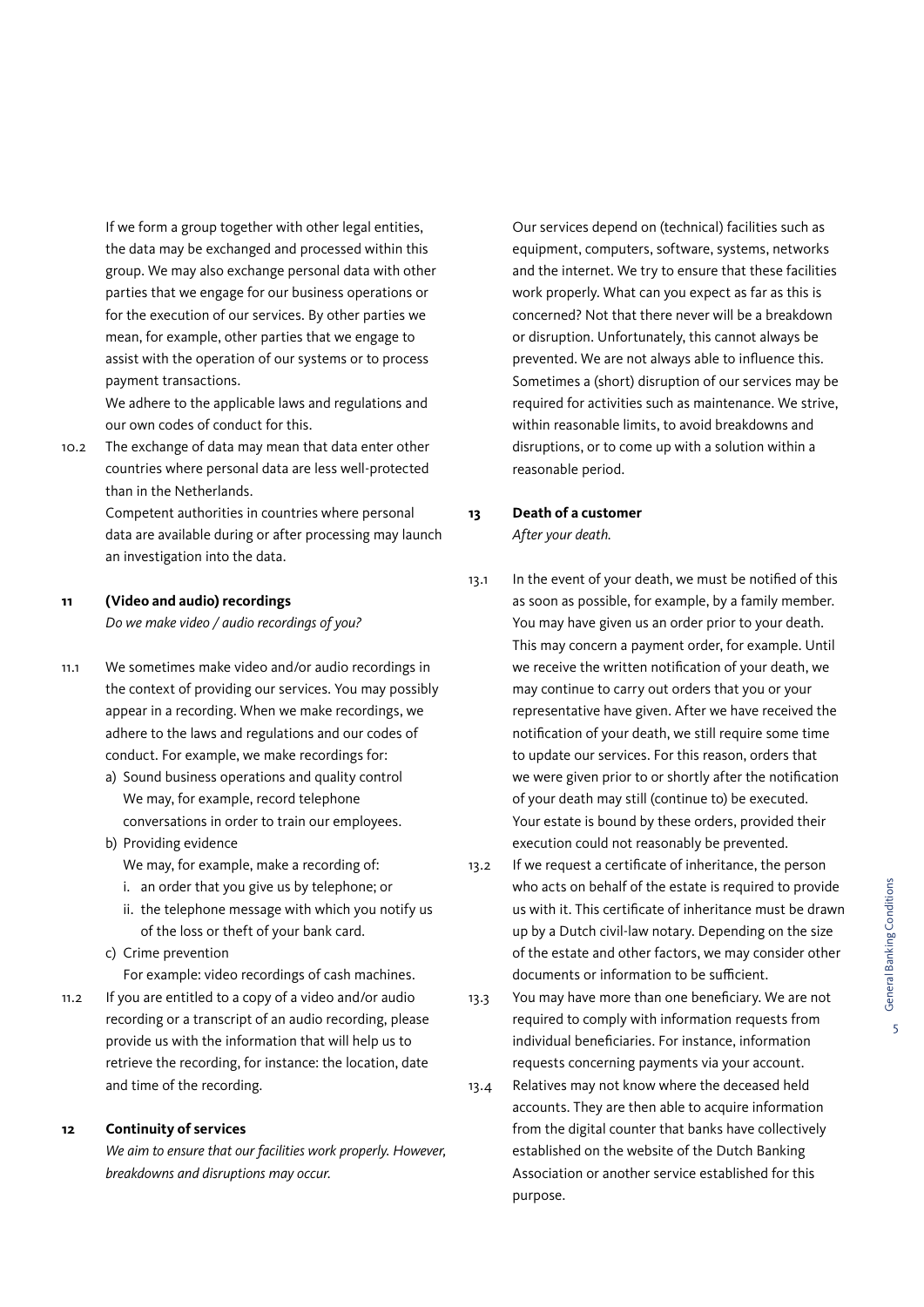# **14 Communicating with the customer**

 *How do we communicate with you?*

- 14.1 Different possibilities for communicating with you We can communicate with you in different ways. For instance, we can make use of post, telephone, e-mail or internet banking.
- 14.2 Post

 You must ensure that we always have the correct address data. We can then send statements, messages, documents and other information to the correct address. Send us your change of address as soon as possible. If, due to your own actions, your address is not or no longer known to us, we are entitled to conduct a search for your address or have one conducted, at your expense. If your address is not or no longer known to us, we are entitled to leave documents, statements and other information for you at our own address. These are then deemed to have been received by you. You may make use of one of our products or services together with one or several others. Post for joint customers is sent to the address that has been indicated. If joint customers do not or no longer agree on the address to which the post should be sent, we may then determine which of their addresses we will send the post to.

# 14.3 Internet banking

 If you make use of internet banking, we can place statements, messages, documents and other information for you in internet banking. You must ensure that you read those messages as soon as possible.

 In the GBC, internet banking refers to the electronic environment that we have established for you as a secure communication channel between you and us. Internet banking also includes mobile banking and (other) apps for your banking services or similar functionalities.

# 14.4 E-mail

 We may agree with you that we will send you messages by e-mail. In that case, you must ensure that you read such message as soon as possible.

# **15 The Dutch language**

 *In which language do we communicate with you and when is a translation necessary?*

- 15.1 The communication between you and us takes place in Dutch. This can be different, if we agree otherwise with you on this matter. English is often chosen for international commercial banking.
- 15.2 If you have a document for us that is in a language other than Dutch, we may require a translation into Dutch. A translation into another language is only permissible if we have agreed to it. The cost of producing the translation will be borne by you. The translation must be performed by:
	- a) a translator who is certified in the Netherlands for the language of the document, or
	- b) someone else whom we consider suitable for this purpose.

# **16 Use of means of communication**

 *Care and security during communication.*

 In order to prevent anything from going wrong in the communication process, you should be cautious and careful with means of communication. This means, for example, that your computer or other equipment is equipped with the best possible security against viruses, harmful software (malware, spyware) and other misuse.

# **17 Information and orders**

 *Information that we require from you for our services.*

17.1 We require information from you for the execution of our services. If we ask for information, you must provide us with it. It could also be the case that we do not request information but that you should nevertheless understand that we require this information. This information must also be provided.

# *For example:*

 *You have an investment profile for your investments. If something changes as a result of which the financial risks become less acceptable for you, you must take action to have your investment profile modified.*

17.2 Your orders, notifications and other statements must be on time, clear, complete and accurate. For example, if you wish to have a payment executed, you must list the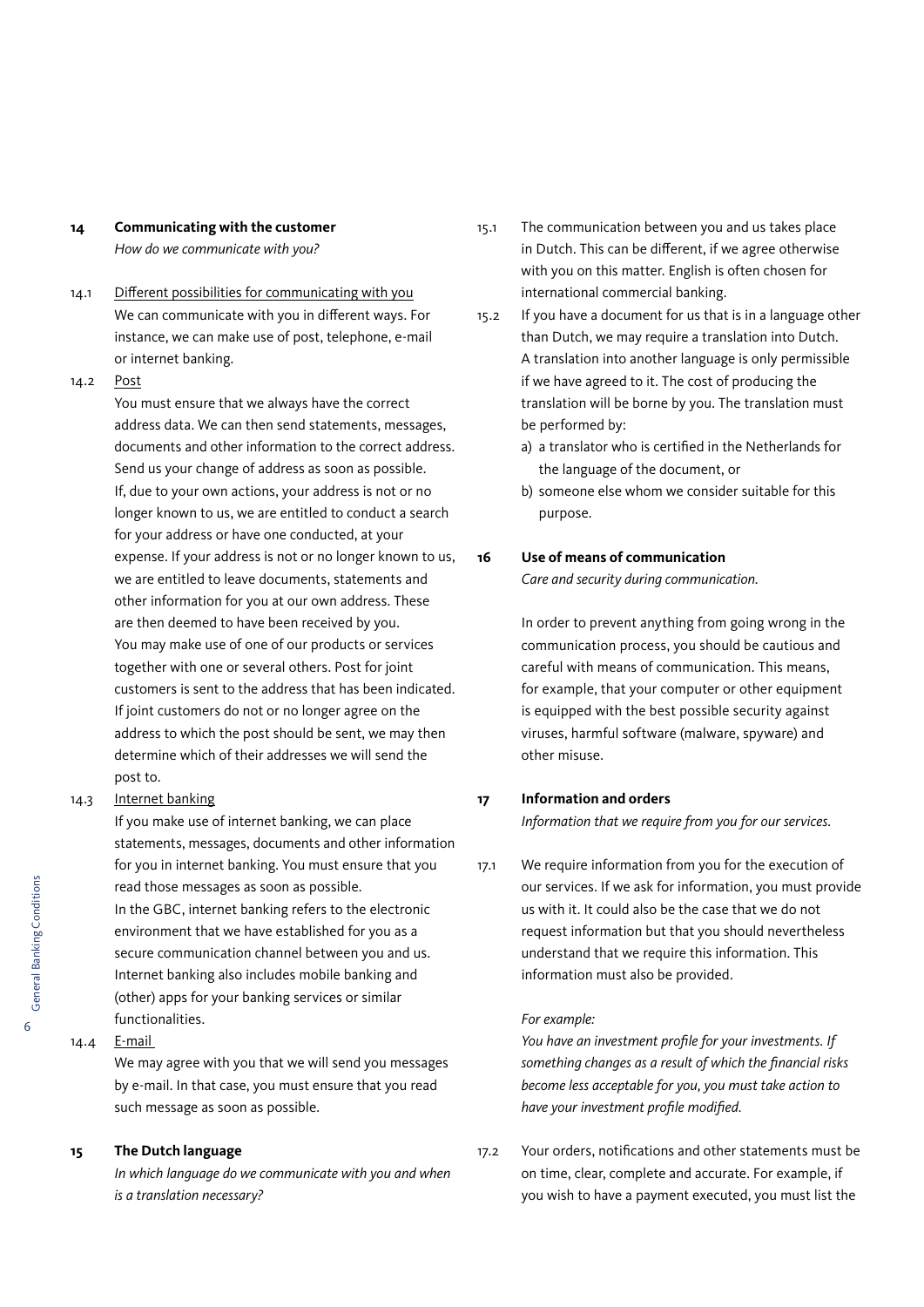correct number of the account to which the payment must be made.

 We may impose further rules for your orders, notifications or other statements that you submit to us. You must comply with these additional rules. If, for example, we stipulate the use of a form or a means of communication, you are required to use this.

- 17.3 We are not obligated to execute orders that do not comply with our rules. We can refuse or postpone their execution. We will inform you about this. In specific cases, we may refuse orders or a requested service even though all requirements have been complied with. This could be the case, for example, if we suspect misuse.
- **18 Evidence and record keeping period of bank records**  *Our bank records provide conclusive evidence; however, you may provide evidence to the contrary.*
- 18.1 We keep records of the rights and obligations that you have or will have in your relationship with us. Stringent legal requirements are set for this. Our records serve as conclusive evidence in our relationship with you; however, you may, of course, provide evidence to the contrary.
- 18.2 The law prescribes the period for which we must keep our records. Upon expiry of the legal recordkeeping period, we may destroy our records.
- **19 Checking information and the execution of orders, reporting errors and previously provided data**   *You must check information provided by us and the execution of orders and you must report errors. Regulations for previously provided data.*
- 19.1 Checking data and the execution of orders If you make use of our internet banking, we can provide you with our statements by placing them in internet banking. By statements, we mean, for example, confirmations, account statements, bookings or other data. You must check statements that we place in internet banking for you as soon as possible for errors such as inaccuracies and omissions. In the GBC, internet banking refers to the electronic environment that we have established for you as a secure communication

channel between you and us. This includes mobile banking and (other) apps for your banking services or similar functionalities.

 Check written statements that you have received from us as soon as possible for errors such as inaccuracies and omissions. The sending date of a statement is the date on which this occurred according to our records. This date can be stated on, for example, a copy of the statement or dispatch list.

 Check whether we execute your orders correctly and fully. Do this as quickly as possible. The same applies to any orders that your representative submits on your behalf.

- 19.2 Reporting errors and limiting loss or damage The following applies in respect of errors that we make when executing our services:
	- a) If you discover an error (in a statement, for example), you must report this to us immediately. This is important because it will then be easier to correct the error and loss or damage may possibly be avoided. Moreover, you are required to take all reasonable measures to prevent an error from resulting in (further) loss or damage.

# *For example:*

 *You instructed us to sell 1,000 of your shares and you notice that we only sold 100. If you would still like to have your instructions carried out to the full, then you should notify us of this immediately. We can then sell the remaining 900. In this way, a loss caused by a drop in prices may possibly be avoided or limited. It may be that you are expecting a statement from us but do not receive it. Report this to us as soon as possible. For example, you are expecting an account statement from us but do not receive it. Then we can still send this statement to you. You can check it for any errors.*

- b) If we discover an error, we will try to correct it as quickly as possible. We do not require your permission for this. If a statement submitted earlier appears to be incorrect, you will receive a revised statement. It will reflect the fact that the error has been corrected.
- c) Should a loss or damage arise, you may be entitled to compensation, depending on the circumstances.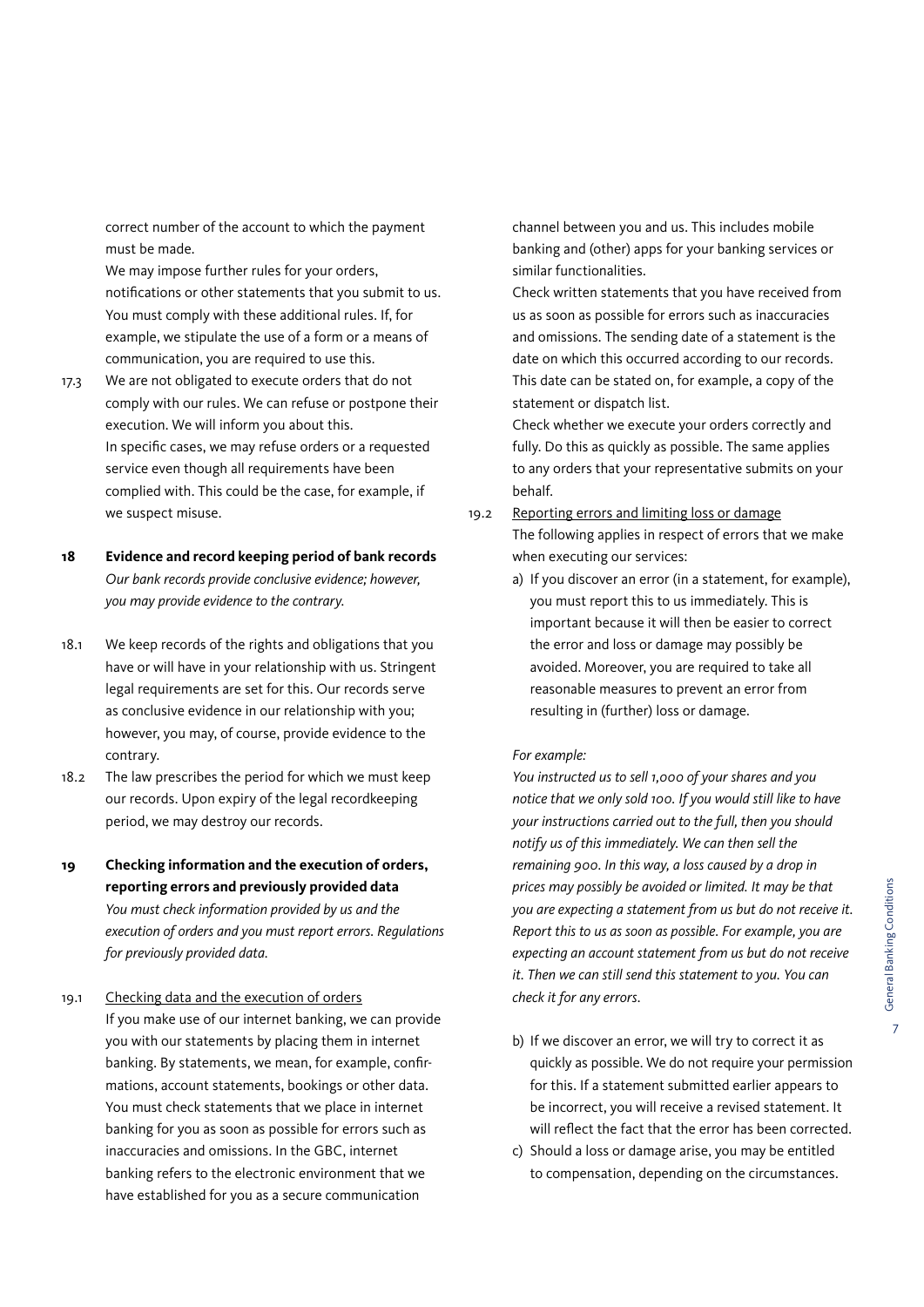# 19.3 Information provided earlier

 You may receive information that we have already provided to you again if you so request and your request is reasonable. We may charge you for this, which we will inform you about beforehand. We are not required to provide you with information that we have provided earlier if we have a good reason for this.

# **20 Approval of bank statements**

 *After a period of 13 months, our statements are deemed to have been approved by you.*

 It may be that you disagree with one of our statements (such as a confirmation, account statement, invoice or other data). You may, of course, object to the statement, but there are rules that govern this process. If we do not receive an objection from you within 13 months after such a statement has been made available to you, the statement will be regarded as approved by you. This means that you are bound by its content. After 13 months, we are only required to correct arithmetical errors. Please note: this does not mean that you have 13 months to raise an objection. According to Article 19 of the GBC, you are required to check statements and report inaccuracies and omissions to us immediately. Should you fail to do so, then damage may be for your account, even if the objection is submitted within 13 months.

# **21 Retention and confidentiality requirements**  *You must take due care with codes, forms and cards. Suspected misuse must be reported immediately.*

21.1 You must handle codes, forms, (bank) cards or other tools with due care and adequate security. This will enable you to prevent them from falling into the wrong hands or being misused by someone.

21.2 A code, form, card or other tool may in fact, fall into the wrong hands, or someone may or may be able to misuse it. If you know or suspect such is the case, you must notify us immediately. Your notification will help us to prevent (further) misuse.

21.3 Take into account that we impose additional security rules (such as the Uniform Security Rules for Private Individuals).

#### **22 Rates and fees**

 *Fees for our products and services and changes to our rates.*

- 22.1 You are required to pay us a fee for our products and services. This fee may consist of, for example, commission, interest and costs.
- 22.2 We will inform you about our rates and fees to the extent that this is reasonably possible. We will ensure that this information is made readily available to you, for example, on our website or in our branches. If, through an obvious error on our part, we have not agreed upon a fee or rate with you, we may charge you at most a fee according to the rate that we would charge in similar cases.
- 22.3 We may change a rate at any time, unless we have agreed with you on a fixed fee for a fixed period. Rate changes may occur due to, for example, changes in market circumstances, changes in your risk profile, developments in the money or capital market, implementation of laws and regulations or measures by our supervisors. If we change our rates based on this provision, we will inform you prior to the rate change to the extent that such is reasonably possible.
- 22.4 We are permitted to debit our service fee from your account. This debit may result in a debit balance on your account. You must then immediately clear the debit balance by depositing additional funds into your account. You must take care of this yourself, even if we do not ask you to do so. The debit balance does not have to be cleared if we have explicitly agreed with you that the debit balance is permitted.

# **23 Conditional credit entries**

 *In the event that you expect to receive a payment through us, we may then be willing to provide you with an advance on this payment. This will be reversed if something goes wrong with this payment.*

 If we receive an amount for you, then you will receive a credit entry for this amount with us. Sometimes, we will credit the amount already even though we have not yet (definitively) received the amount. In this way, you can enjoy access to the funds sooner. We do set the condition that we will be allowed to reverse the credit entry if we do not receive the amount for you or must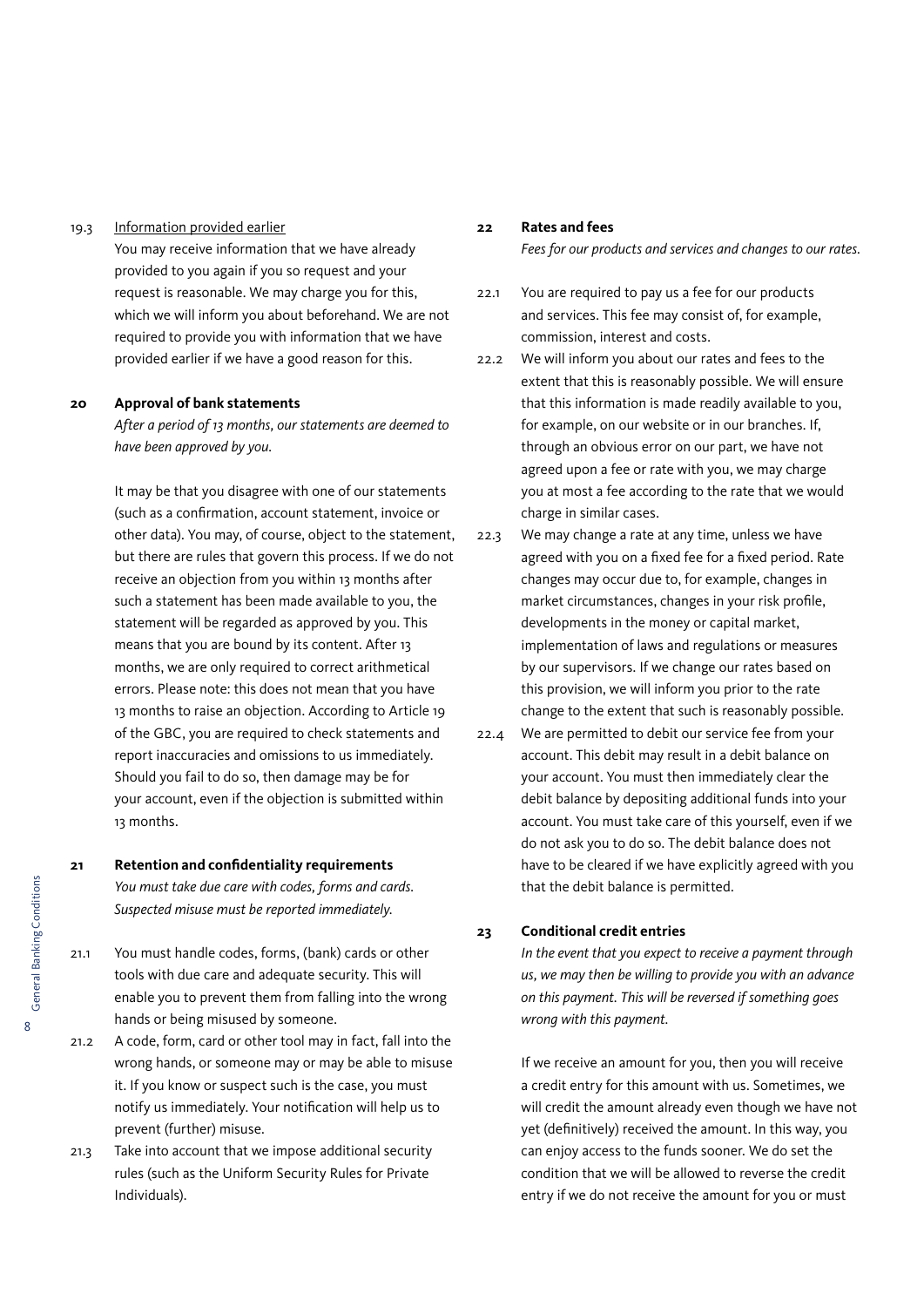repay it. Thus we may have to reverse the payment of a cheque because it turned out to be a forgery or not to be covered by sufficient funds. If it concerns the payment of a cheque, we refer to this condition when making the payment.

 When reversing the credit entry, the following rules apply:

- a) If the currency of the credit amount was converted at the time of the credit entry, we may reconvert the currency back to the original currency. This takes place at the exchange rate at the time of the reconversion.
- b) We may incur costs in connection with the reversion of the credit entry. These costs will be borne by you. This may, for example, include the costs of the reconversion.

# **24 Right of pledge on, among others, your credit balances with us**

 *You grant us a right of pledge on, among others, your credit balances with us and securities in which you invest through us. This right of pledge provides us with security for the payment of the amounts that you owe us.* 

- 24.1 You are obliged to grant us a right of pledge on assets as security for the amounts that you owe us. In this regard, the following applies:
	- a) You undertake to pledge the following assets, including ancillary rights (such as interest), to us:
		- i. all (cash) receivables that we owe you (irrespective of how you acquire that receivable)
		- ii. all of the following insofar as we (will) hold or (will) manage it for you, with or without the engagement of third parties and whether or not in a collective deposit: moveable properties, documents of title, coins, banknotes, shares, securities and other financial instruments
		- iii. all that (will) take the place of the pledged assets (such as an insurance payment for loss of or damage to assets pledged to us).

 This undertaking arises upon the GBC becoming applicable.

b) The pledge of assets is to secure payment of all amounts that you owe us or will come to owe to us. It is not relevant how these debts arise. The debts

could, for example, arise due to a loan, credit (overdraft), joint and several liability, suretyship or guarantee.

- c) Insofar as possible, you pledge the assets to us. This pledge arises upon the GBC becoming applicable.
- d) You grant us a power of attorney to pledge these assets to ourselves on your behalf and to do this repeatedly. Therefore, you do not have to sign separate deeds of pledge on each occasion. The following also applies to this power of attorney:
	- i. This power of attorney furthermore implies that we may do everything necessary or useful in connection with the pledge, such as, for example, give notice of the pledge on your behalf.
	- ii. This power of attorney is irrevocable. You cannot revoke this power of attorney. This power of attorney ends as soon as our relationship with you has ended and is completely settled.
	- iii. We may grant this power of attorney to a third party. This means that the third party may also execute the pledge.

# *For example:*

 *If we form a group together with other legal entities, we may, for instance, delegate the execution of the pledge to one of the other legal entities.*

 This power of attorney arises upon the GBC becoming applicable.

- e) You guarantee to us that you are entitled to pledge the assets to us. You also guarantee to us that no other party has any right (of pledge) or claim to these assets, either now or in the future, unless we explicitly agree otherwise with you.
- 24.2 In respect of the right of pledge on the assets, the following also applies:
	- a) You can ask us to release one or more pledged assets. We will comply with this request if the remaining assets to which we retain rights of pledge provide us with sufficient cover for the amounts that you owe us or will come to owe us. By release, we mean that you may use the assets for transactions in the context of the agreed upon services (for example, use of your credit balances for making payments). For assets that we keep for you, release means that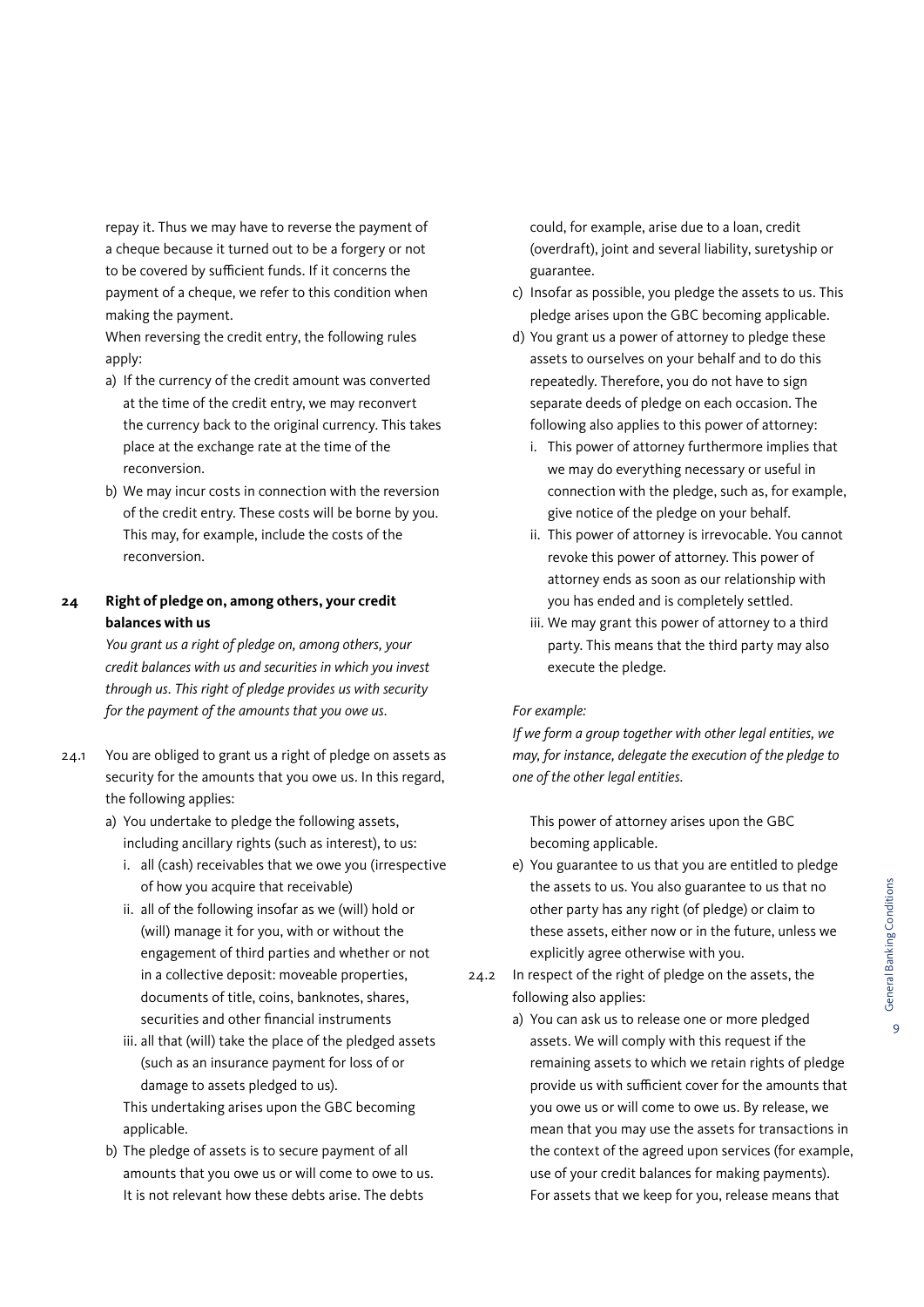we return the assets to you. Other forms of release are possible if we explicitly agree upon this with you.

- b) We may use our right of pledge to obtain payment for the amounts that you owe us. This also implies the following:
	- i. If you are in default with regard to the payment of the amounts that you owe to us, we may sell the pledged assets or have them sold. We may then use the proceeds for the payment of the amounts that you owe us. You are considered to be in default, for example, when you must pay us an amount due by a specific date and you do not do so. We will not sell or have any more of the pledged assets sold than, according to a reasonable assessment, is required for payment of the amounts that you owe us.
	- ii. If we have a right of pledge on amounts that we owe you, we may also collect these amounts. We may then use the payment received for the payment of the amounts that you owe us, as soon as those payments are due and payable.
	- iii. If we have used the right of pledge for the payment of the amounts that you owe us, we will notify you of this fact as soon as possible.

# **25 Set-off**

 *We can offset the amounts that we owe you and the amounts that you owe us against one another.*

- 25.1 We may at any time offset all amounts you owe us against all amounts we owe you. This offsetting means that we 'cancel' the amount you owe us against an equal amount of the amount we owe you. We may also offset amounts if:
	- a) the amount you owe us is not due and payable
	- b) the amount we owe you is not due and payable
	- c) the amounts to be offset are not in the same currency d) the amount you owe us is conditional.
- 25.2 If we wish to use this article to offset amounts that are not due and payable, there is a restriction. We then only make use of our set-off right in the following cases:
	- a) Someone levies an attachment on the amount we owe you (for example, your bank account credit balance) or in any other manner seeks recovery from such claim.
- b) Someone obtains a limited right to the amount we owe you (for instance, a right of pledge on your bank account credit balance).
- c) You transfer the amount we owe you to someone else.
- d) You are declared bankrupt or subject to a (temporary) moratorium of payments.
- e) You are subject to a legal debt management scheme or another insolvency scheme.

 This restriction does not apply if the claims are in different currencies. In the latter case, we are always permitted to offset.

- 25.3 If we proceed to offset in accordance with this article, we will inform you in advance or otherwise as soon as possible thereafter. When making use of our set-off right, we adhere to our duty of care as specified in Article 2 paragraph 1 of the GBC.
- 25.4 Amounts in different currencies are set off at the exchange rate on the date of set-off.

#### **26 Collateral**

 *If we so request, you are required to provide us with collateral as security for the payment of the amounts you owe us This article lists a number of rules that may be important with respect to providing collateral.*

- 26.1 You undertake to provide us with (additional) collateral as security for the payment of the amounts that you owe us immediately at our request. This collateral may, for example, be a right of pledge or a mortgage on one of your assets. The following applies with regard to the collateral that you must provide to us:
	- a) This collateral serves as security for the payment of all amounts that you owe us or will come to owe us. It is not relevant how these debts arise. These debts could arise due to, for example, a loan, credit (overdraft), joint and several liability, suretyship or guarantee.
	- b) You are not required to provide more collateral than is reasonably necessary. However, the collateral must always be sufficient to cover the amounts that you owe us or will come to owe us. In assessing this, we take into account your risk profile, our credit risk with you, the (coverage) value of any collateral that we already have, any change in the assessment of such factors, and all other factors or circumstances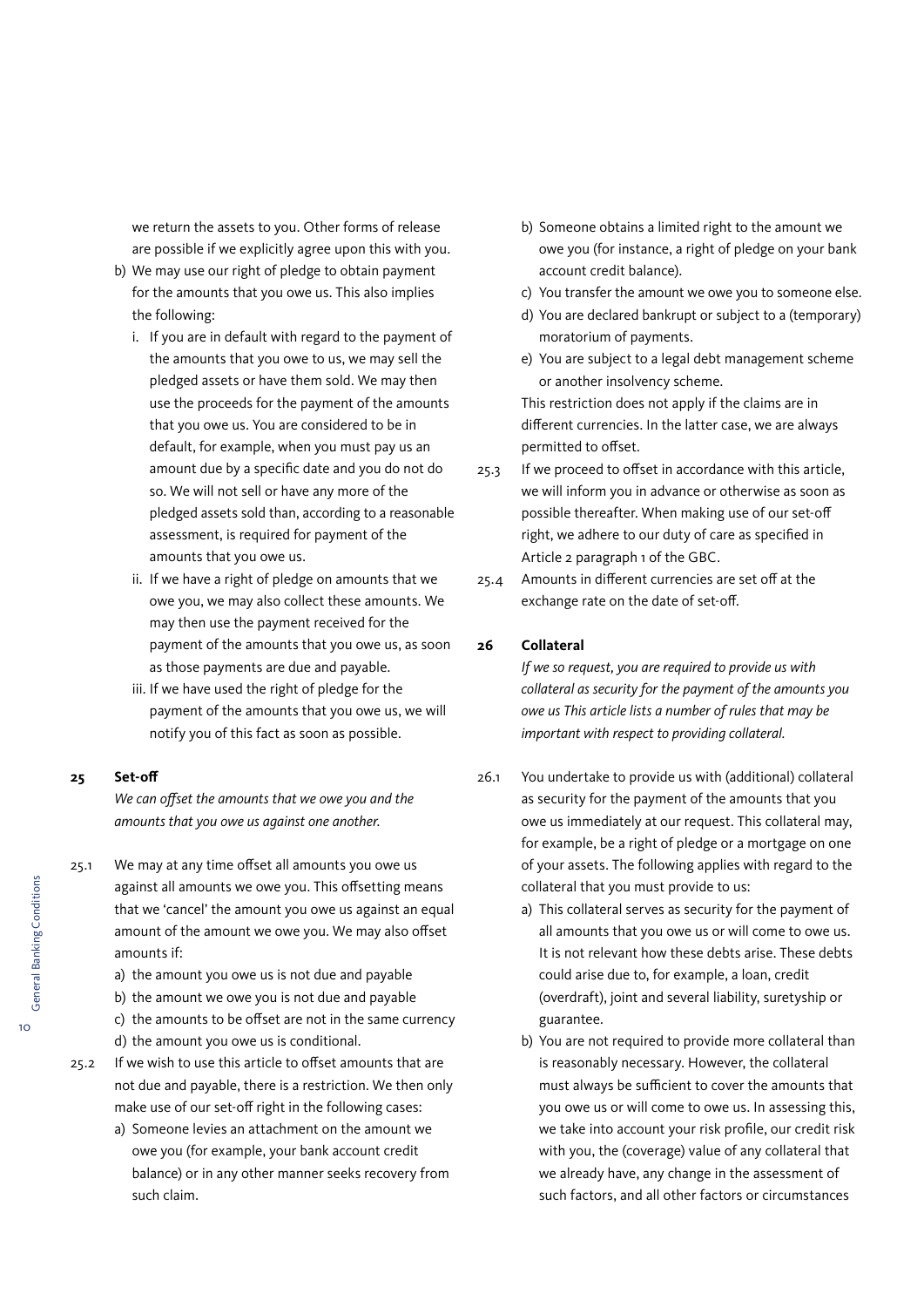for which we can demonstrate that they are relevant for us.

- c) You must provide the collateral that we require. If, for example, we request a right of pledge on your inventory, you cannot provide us with a right of pledge on company assets instead.
- d) Providing collateral could also be that you agree that a third party, who has obtained or will obtain collateral from you, acts as a surety or guarantor for you and is able to take recourse against such. This agreement also includes that we may stand surety or act as guarantor for you towards that third party and that we are able to take recourse from the collateral that we will obtain or have obtained from you.
- e) If we demand that existing collateral be replaced by other collateral, you must comply.

 This undertaking arises upon the GBC becoming applicable.

- 26.2 If another bank continues all or part of our business and as a consequence you become a client of this other bank, there is the issue of whether the other bank can make use of our rights of pledge and rights of mortgage for your debt. In the event that no explicit agreement is made at the time of the establishment of the right of pledge or right of mortgage, the agreement applies that this right of pledge or right of mortgage is intended as security not only for us but for the other bank as well. If the collateral pertains to future amounts that you may come to owe us, this also applies to the future amounts that you may come to owe that other bank.
- 26.3 We can terminate all or part of our rights of pledge and rights of mortgage at any moment by serving notice to this effect. This means, for example, that we can determine that the right of pledge or right of mortgage does continue to exist but, from now on, no longer covers all receivables for which it was initially created.
- 26.4 If we receive new collateral, existing collateral will continue to exist. This is only different if we make an explicit agreement to that effect with you on this. An example is the case where we mutually agree that you should provide new collateral to replace existing collateral.
- 26.5 It may be that we, by virtue of previous general (banking) conditions, already have collateral, rights to collateral and set-off rights. This will remain in full force in

addition to the collateral, rights to collateral and set-off rights that we have by virtue of these GBC.

#### **27 Immediately due and payable**

 *You are required to comply with your obligations. Should you fail to do so, we can declare all amounts that you owe us immediately due and payable.* 

 You are required to promptly, fully and properly comply with your obligations. By obligations, we are not only referring to the amounts that you owe us, but also other obligations. An example of the latter is your duty of care under Article 2 paragraph 2 of the GBC. You may nevertheless possibly be in default with regard to the fulfilment of an obligation. In that event, the following applies:

a) We may then declare all amounts that you owe us immediately due and payable, including the claims arising from an agreement with which you do comply. We will not exercise this right if the default is of minor importance and we will comply with our duty of care as specified in Article 2 paragraph 1 of the GBC.

# *For example:*

 *Suppose you have a current account with us on which, by mutual agreement, you may have a maximum overdraft of € 500. However, at one point in time your debit balance amounts to € 900. You then have an unauthorised debit balance of € 400 on your current account. If, in addition, you have a mortgage loan with us, this deficit is not sufficient reason to demand repayment of your mortgage loan. Of course, you must comply with all of your obligations in connection with the mortgage loan and settle the deficit as soon as possible.*

b) If we do declare our claims immediately due and payable, we will do so by means of a notice. We will tell you why we are doing so in that notice.

#### **28 Special costs**

 *Which special costs may we charge you?*

28.1 We may become involved in a dispute between you and a third party involving, for example, an attachment or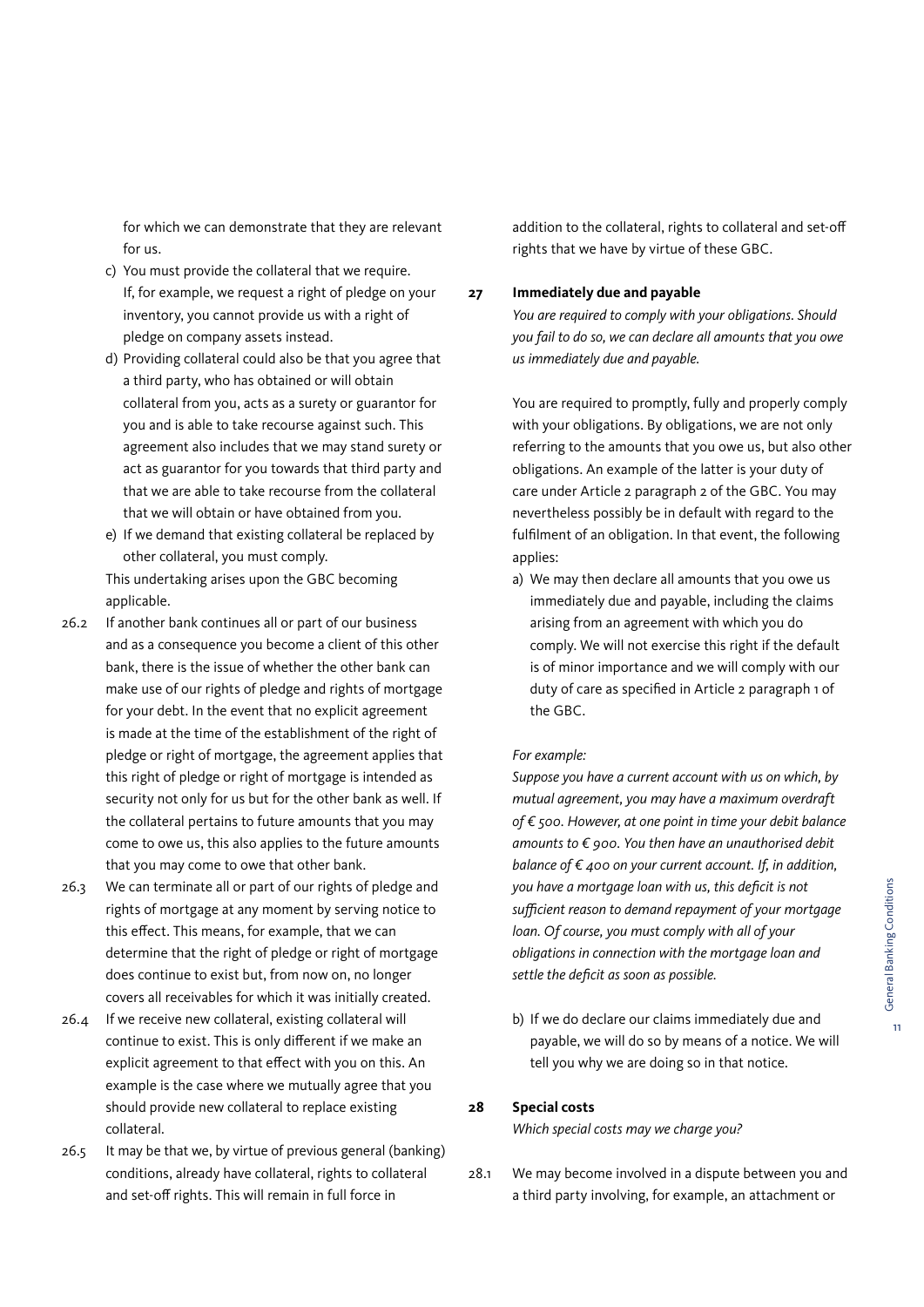legal proceedings. This may cause us to incur costs. You are required to fully compensate us for any such costs as we are not a party to the dispute between you and the other party. Such costs may consist of charges for processing an attachment that a creditor levies on the credit balances that we hold for you. They may also involve the expense of engaging a lawyer.

28.2 We may also incur other special costs in connection with our relationship. You are required to compensate us for these costs to the extent that compensation is reasonable. These costs could concern appraisal costs, advisory fees and costs for extra reports. We will inform you why the costs are necessary. If there is a legal regime for special costs, it will be applied.

#### **29 Taxes and levies**

 *Taxes and levies in connection with the providing of our services will be paid by you.*

 Our relationship with you may result in taxes, levies and such. You are required to compensate us for them. They may include payments that we must make in connection with the services that we provide to you (for example: a fee owed to the government when establishing security rights). Mandatory law or an agreement with you may result in some other outcome. Mandatory law is the law from which neither you nor we can depart.

# **30 The form of notifications**

*How can you inform us?*

 If you want to inform us of something, do so in writing. We may indicate that you may or should do this in another manner, for example, through internet banking, by e-mail or telephone.

#### **31 Incidents and emergencies**

 *You cooperation in response to incidents and emergencies or the imminent likelihood of them.* 

 It may happen that a serious event threatens to disrupt, disrupts or has disrupted the providing of our services. One example is a hacker attack on the banking internet system. Within reasonable limits, we can ask you to help us continue to provide an undisrupted service and to

prevent damage as much as possible. You are required to comply with this. However, you must always check that the request is, in fact, coming from us. If in doubt, you should contact us.

#### **32 Invalidity or annulability**

 *What is the result if a provision proves to be invalid?*

 In the event that a provision in these GBC is invalid or has been annulled this provision is then invalid. The invalid provision will be replaced by a valid provision that is as similar as possible to the invalid provision. The other provisions in the GBC remain in effect.

#### **33 Applicable law**

 *Principle rule: Dutch law applies to the relationship between you and us.*

 Our relationship is governed by the laws of the Netherlands. Mandatory law or an agreement with you may result in a different outcome. Mandatory law is the law from which neither you nor we can depart.

#### **34 Complaints and disputes**

 *How do we resolve disputes between you and us?*

- 34.1 We would very much like you to be satisfied with the providing of our services. If you are not satisfied, do inform us of this. We will then see if we can offer a suitable solution. Information about the complaints procedure to be followed can be found on our website and is also available at our offices.
- 34.2 Disputes between you and us shall only be brought before a Dutch Court. This applies when you appeal to a court as well as when we do so. Exceptions to the above are:
	- a) If mandatory law indicates a different competent court, this is binding for you and us.
	- b) If a foreign court is competent for you, we can submit the dispute to that court.
	- c) You can refer your dispute with us to the competent disputes committees and complaint committees.

#### **35 Terminating the relationship**

 *You are authorised to terminate the relationship. We can do*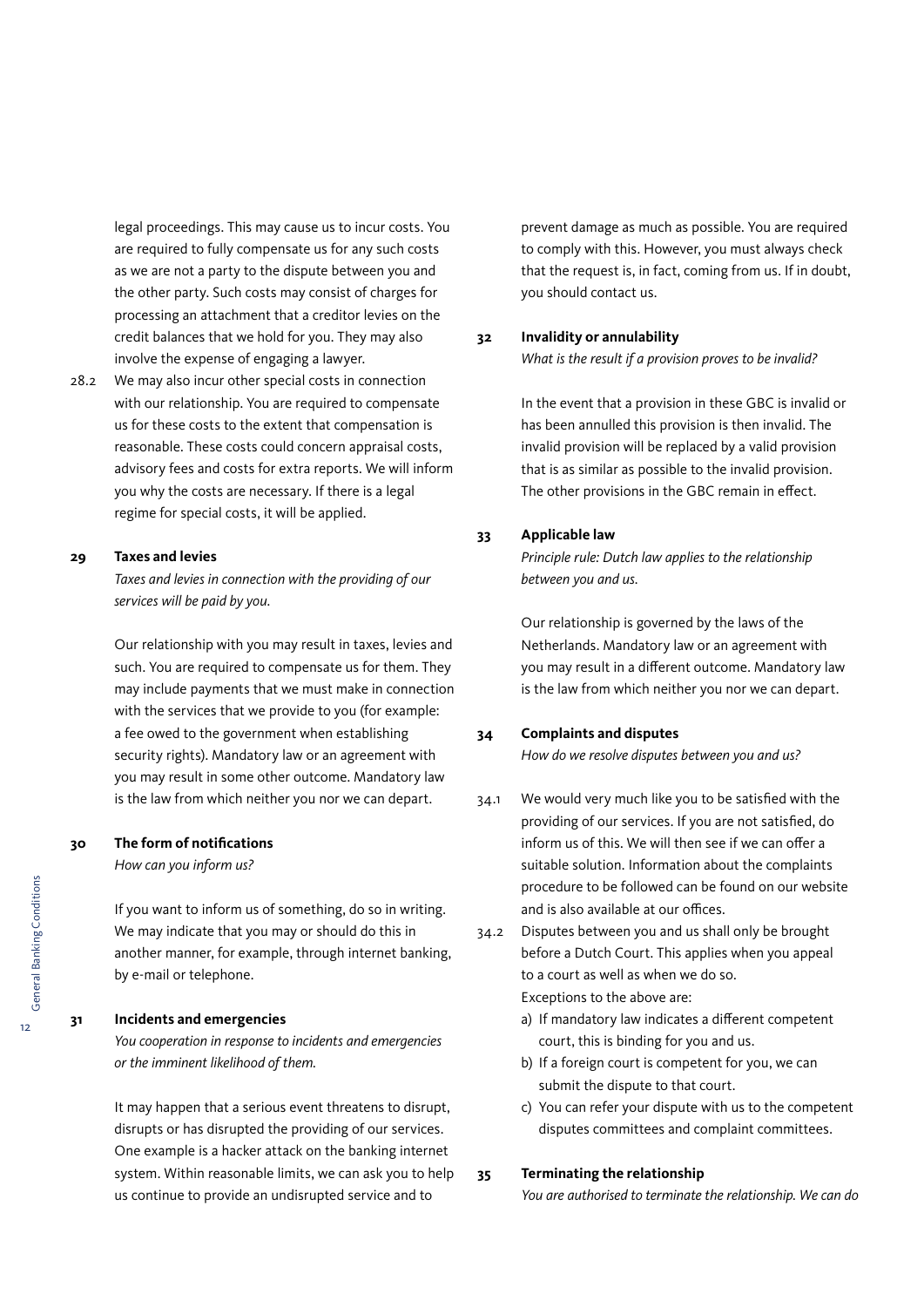*so as well. Termination means that the relationship is ended and all current agreements are settled as quickly as possible.*

- 35.1 You may terminate the relationship between you and us. We can do so as well. It is not a condition that you are in default with regard to an obligation in order for this to occur. When we terminate the relationship, we adhere to our duty of care as specified in Article 2 paragraph 1 of the GBC. Should you inquire as to why we are terminating the relationship, we will inform you in that respect.
- 35.2 Termination means that the relationship and all on-going agreements are terminated. Partial termination is also possible. In this case, for example, certain agreements may remain in effect.
- 35.3 If there are provisions for the termination of an agreement, such as a notice period, they shall be complied with. While the relationship and the terminated agreements are being settled, all applicable provisions continue to remain in force.

# **36 Transfer of contracts**

 *Your contracts with us can be transferred if we transfer our business.*

 We can transfer (a part of) our business to another party. In that case, we can also transfer the legal relationship that we have with you under an agreement with you. Upon the GBC becoming applicable, you agree to cooperate in this matter in advance. The transfer of the agreement with you is also called a transfer of contract. Naturally, you will be informed of the transfer of contract.

**37 Amendments and supplements to the General Banking Conditions**

> *This article indicates how amendments of and supplements to the GBC occur.*

> The GBC can be amended or supplemented. Those amendments or supplements may be necessary because of, for example, technical or other developments. Amended of supplemented conditions will be filed with the Chamber of Commerce Haaglanden (Kamer van Koophandel Haaglanden) in The Hague

and will not come into effect until two months after the date of filing.

 The N.V. Bank Nederlandse Gemeenten has filed the text of these GBC with the Chamber of Commerce Haaglanden in The Hague.